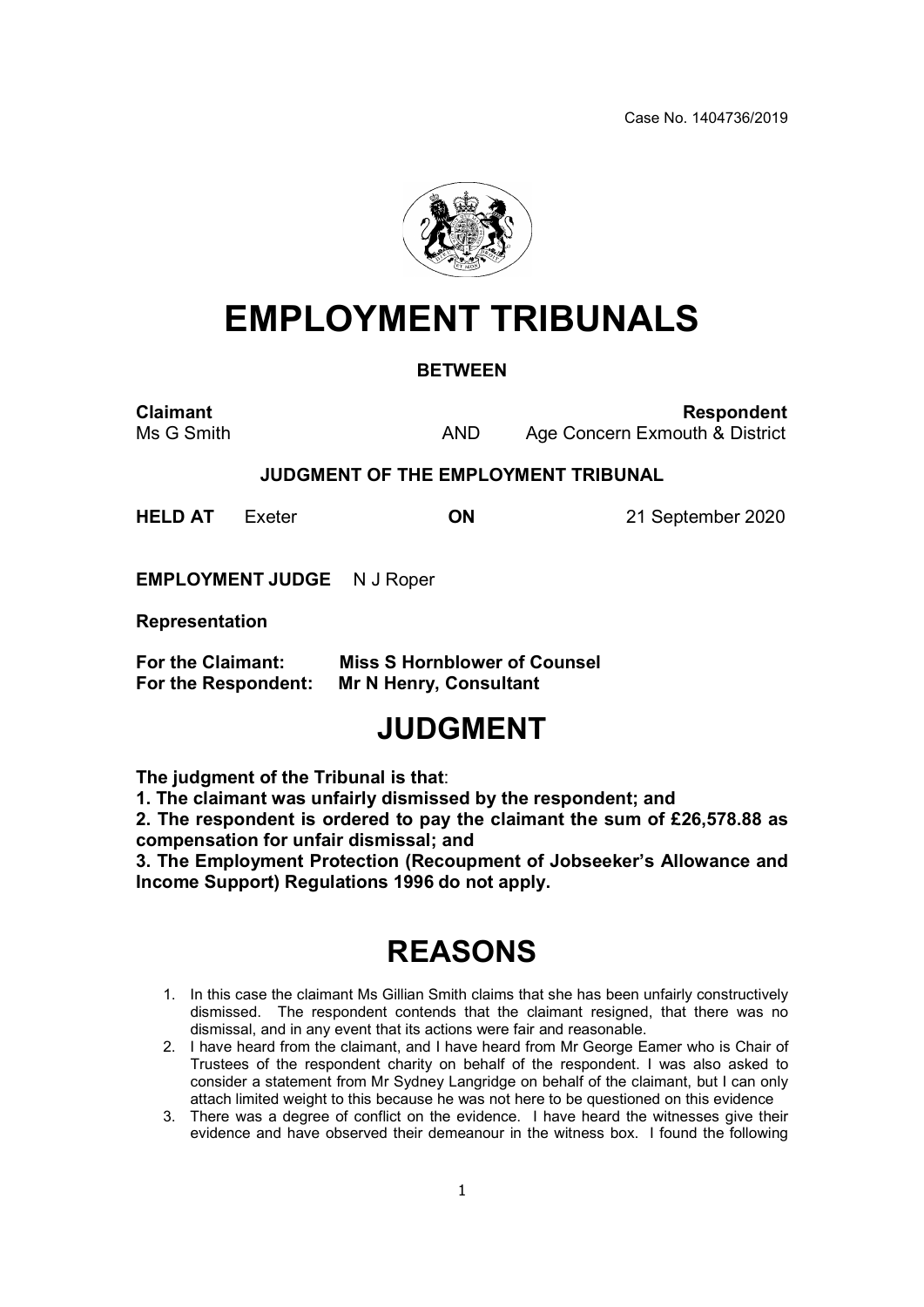facts proven on the balance of probabilities after considering the whole of the evidence, both oral and documentary, and after listening to the factual and legal submissions made by and on behalf of the respective parties.

- 4. The Facts:
- 5. The respondent Age Concern Exmouth and District is a registered charity which provides advocacy and support to older people and their carers in the East Devon region. It is affiliated to the National Age Concern charity. The respondent has approximately nine employees who manage the Centres and services which it provides. It also has just under 50 workers operating remotely in the community as well as several volunteers.
- 6. The claimant Ms Gillian Smith commenced employment with the respondent in September 2014 as Home Support Assistant and was promoted to Home Services Manager on 24 October 2014. She was promoted again to General Manager with effect from 1 January 2017, and then promoted again to Chief Executive Officer (CEO) with effect from the beginning of April 2017. She resigned her employment with immediate effect on 12 August 2019 in the following circumstances.
- 7. The respondent has a Board of Trustees. The Trustees adopted a Policy Document on 14 December 2009 which specifically relates to their relationship with the Chief Officer (also referred to as the CEO). This Policy Document makes it clear that the Board of Trustees recognises and acknowledges that the CEO's responsibility includes managing the day-today operations of the respondent, with the specific authorisation of the Board of Trustees to operate and manage the respondent charity on a day-to-day basis. The respondent also recognised that the CEO was designated as "leader of permanent, part-time and voluntary staff". This Policy also provides: "Any member of the Board of Trustees cannot undertake a role of operational management and shall inform the Chief Officer of any concerns and/or issues arising through "informal" contact with staff". The Policy also provides: "In order that staff are not confused, the Board of Trustees shall ensure that unsolicited and derogatory remarks, to them, from staff concerning governance and operational matters are brought to the attention of the Chief Officer such that he is given the authority on which to act."
- 8. The claimant had signed a written contract of employment, which had an attached job description. This included a number of roles with regard to Personnel Management, paragraph 6 of which required the claimant: "to carry out regular staff reviews, dealing with any performance issues as required. To take action over any disciplinary issues if needed after consultation with the trustees ensuring our employment law obligations are met." This effectively mirrored the Policy Document referred to above. In addition, there was a formal written Grievance Procedure in place.
- 9. Mr Sydney Langridge, who has provided a statement in support of the claimant but who was too unwell to attend today, joined the respondent as a Trustee in 2008. He became Vice Chairman of the Trustees, and then Chairman for two years before his retirement in May 2019. After his retirement the role of Chairman was undertaken by Mr George Eamer, who has given evidence today on behalf of the respondent. Following Mr Langridge's retirement, and at the time of the claimant's resignation, there were four Trustees. These were Mr Eamer, his wife Mrs Jan Eamer, Mrs Sue Moreton and Mr Simon Wood.
- 10. The claimant complains of a course of conduct by the Trustees as a result of which she asserts that her position was undermined; that there was a breach of the implied term of trust and confidence between the Trustees and her; and that she resigned her employment as a result. She refers in particular to three specific incidents, which are now set out below. These Three Incidents were identified in a Case Management Order dated 8 April 2020. Despite this the respondent has adduced no witness evidence to address the first two incidents, and for this reason where there was any dispute I preferred the evidence of the claimant on these first two incidents because she was able to give her first-hand account, which was also supported by the statement of Mr Langridge.
- 11. The First Incident
- 12. The First Incident occurred in April 2018. The claimant had witnessed behaviour by two members of staff, namely Sarah Cripps and Beverley Alexander, which she deemed to constitute potential bullying. She explained to both members of staff that if such behaviour were to continue then disciplinary proceedings were likely. Ms Cripps was immediately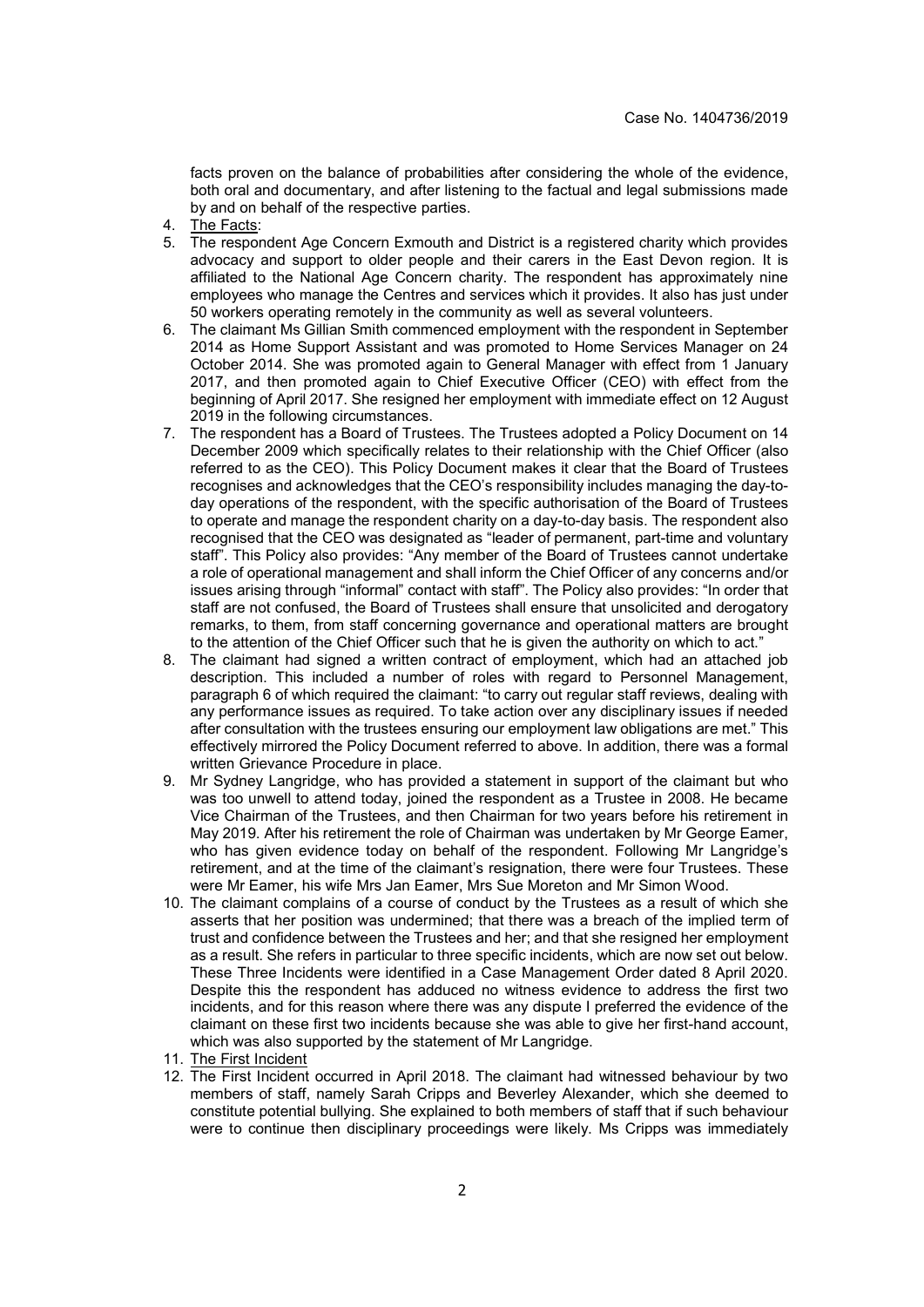apologetic but Ms Alexander took great exception and became very abusive. She shouted at the claimant: "Shove your job up your arse", and then shouted the same phrase again to the entire office. She then said: "Just in case you think I am coming back, there's my bloody keys". Unsurprisingly the claimant considered this to have been appalling and unacceptable behaviour. She took advice and wrote to Ms Alexander confirming that her behaviour was accepted to be her resignation, and the claimant then reported the matter to the Trustees.

- 13. No action was taken by the Trustees, until several months later when the matter was raised to the claimant at a Trustee meeting on 13 September 2018. Unbeknown to the claimant Ms Alexander had written a letter of complaint to the Trustees which had not been brought to her attention in accordance with the Policy Document referred to above. The Trustees had met with Ms Alexander to discuss her complaint, but had not made the claimant aware of this. The claimant was then able to explain the situation to Mr Langridge who at the time was Chair of Trustees, and confirmed that there was no substance to Ms Alexander's allegations. Mr Langridge confirmed that Ms Alexander had not provided any evidence to support her accusations and she had not denied behaving in an inappropriate manner. The respondent now claims in its notice of appearance in response to these proceedings that they had "identified a number of factors they were concerned with all of which were the responsibility of the claimant". The claimant denies that this was the case, as does Mr Langridge. The claimant felt unsupported and untrusted, but thought that the matter was resolved. However, it was brought up again by Mr Wood of the Trustees at the claimant's annual appraisal on 31 January 2019 which compounded the claimant's disappointment at the way in which she had not been supported.
- 14. The Second Incident
- 15. The Second Incident occurred during January and February 2019 and involved another member of staff, namely Ms Michaela Sharman. The claimant had supported Ms Sharman's increase in hours and her promotion to Home Support Manager. However, the claimant asserts that Ms Sharman had lied to her about owning a car which then hindered her ability to undertake home visits necessitated by her role. This then caused friction between them. The respondent originally asserted in its response to this claim that the claimant had no conversation with Ms Sharman about her car, and that she has fabricated the allegation that Ms Sharman lied about owning a car. This allegation is now withdrawn by the respondent and I accept the claimant's evidence in this respect.
- 16. Ms Sharman was pregnant and was planning her maternity leave, and the amount of sickness absence, holiday pay, and maternity pay when grouped together was likely to have an impact on the pay and benefits which she ultimately received. However, with regard to her sickness absence, the claimant confirmed to her that she would only receive statutory sick pay (SSP) for these periods of absence, which may well have had an impact on her other expectations. Ms Sharman subsequently put in a letter of complaint against the claimant. By email to the Trustees dated 3 February 2019 the claimant responded to Ms Sharman's complaints. Her email included the following comments: "Due to the malicious and untrue comments that have been made against me I have taken legal advice … She has defamed my good name and character in a malicious and vindictive manner, I believe to discredit me … If you override my decision I will be undermined and discredited, and secondly could potentially set a dangerous precedent that could cost the charity dearly."
- 17. The Trustees then met with Ms Sharman on 27 February 2019, and they found her complaints to be baseless and untrue. Mr Langridge has confirmed that the essence of the complaint effectively involved whether Ms Sharman would receive full pay rather than SSP during her periods of absence. The Trustees then sent the claimant an email on 5 March 2019, which included the following comments: "We have now received written confirmation from Michaela that her grievance is now resolved … As part of our agreement as we discussed yesterday, we have agreed to pay full pay whilst on sick leave as a one-off exception at the discretion of the trustees and with your agreement ..."
- 18. The claimant was very disappointed by this decision. The claimant denies that she had any say in the decision and denies that it was discussed with her or that she agreed it as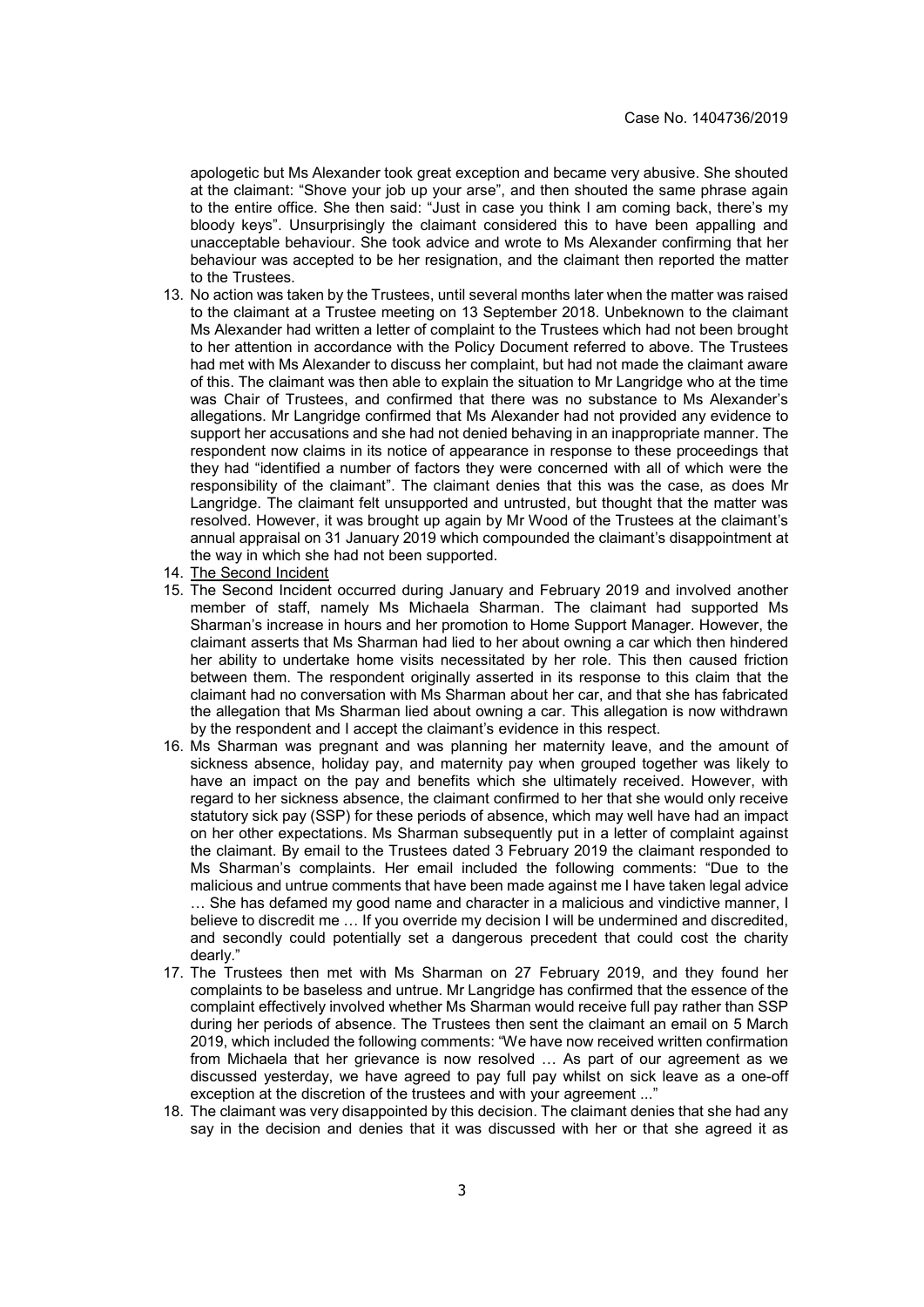suggested. I accept the claimant's evidence in this respect. She felt that the Trustees had disregarded her concerns and without any explanation or further discussion with her had decided to give Ms Sharman what she wanted. The Trustees did not write to the claimant to support or acknowledge that there was no case to answer against her. The claimant felt that Ms Sharman had got exactly what she wanted by making hurtful and unfounded allegations about her and that once again she felt undermined and unsupported by the Trustees.

- 19. On 18 March 2019 Mr Langridge then sent an email to the claimant on behalf of the Trustees to confirm their view of the claimant's performance over the last 18 months. That email confirmed: "We all agreed that you have done an excellent job in promoting the interests of Age Concern Exmouth, which have then led us to expanding into the Sidmouth area … You are to be congratulated and on behalf of the trustees I offer you their thanks .<br>. . .
- 20. In addition, at that time the Trustees decided that the claimant was dealing with over 70 staff, and might well benefit from external HR support. The claimant asked the Trustees to secure approval for this expenditure, which the Trustees agreed, and which led to the appointment of Ms Jacqui Cousins from Belvedere HR, an HR consultancy said to specialise in employment law, with effect from March 2019.
- 21. The Third Incident
- 22. The Third Incident occurred in July 2019. Ms Sharman's mother, namely Mrs Debbie Bales, was also an employee of the respondent. She became very hostile towards the claimant, so much so that four other members of staff, namely Moya McLaughlin, Christine Gibbons, Millie Loaring (who is the claimant's sister),and Emma Donovan, all raised complaints about how Mrs Bales had acted towards the claimant. The claimant decided to take advice, and on 1 August 2019 met with Ms Cousins the HR consultant. Ms Cousins advised that Mrs Bales did not have sufficient length of service to bring an unfair dismissal claim, and that it would be appropriate in the circumstances to dismiss her.
- 23. The claimant was concerned about the lack of support which she received on staffing matters previously, and therefore decided that it would be prudent to obtain approval from the Trustees before dismissing Mrs Bales. The claimant and Ms Cousins then spoke to Mr Wood who confirmed that he was in agreement provided that Mr Eamer, the Chair of Trustees, also agreed. The claimant and Ms Cousins then telephoned Mr Eamer and Mrs Eamer and a third trustee Mrs Moreton were also present. The claimant explained the position to them, and they asked to consider the matter. They called the claimant back after 15 minutes or so and Mr Eamer confirmed to the claimant that it was a "managerial decision" and that as long as the claimant followed Ms Cousins' instructions then the Trustees would support her. This was a conference call on loudspeaker and Ms Cousins also heard it.
- 24. The initial position at that time was therefore this. Ms Cousins had advised that Mrs Bales should be summarily dismissed. The claimant checked with the Trustees who then authorised the claimant to act on that advice and to dismiss Mrs Bales immediately.
- 25. Ms Cousins then took legal advice from solicitors to check the position, and advised the claimant that it was arguable that Mrs Bales had the benefit of a contractual disciplinary procedure, and that given the number of statements criticising the behaviour of Mrs Bales it would be sensible to follow a contractual disciplinary process rather than simply dismissing her, and advised that Mrs Bales should be suspended pending a disciplinary investigation. The claimant agreed with that course of action, and on 5 August 2019 Ms Cousins attended the Exmouth office and suspended the claimant on full pay. Ms Cousins also emailed the Trustees on 5 August 2019 explaining the rationale for this decision.
- 26. This more cautious approach then raised doubts with the Trustees. On the afternoon of 5 August 2019 the Trustees held a meeting with Ms Cousins, but did not involve the claimant in that meeting. Two reasons have been given by Mr Eamer on behalf of the Trustees. The first is that another employee namely Mrs N Roberts had resigned her employment, apparently in sympathy for Mrs Bales, and had raised a complaint about the conduct of the claimant. Secondly, the claimant was about to go on holiday with her sister, and the resignation of Mrs Roberts, the suspension of Mrs Bales, and a departure on holiday of the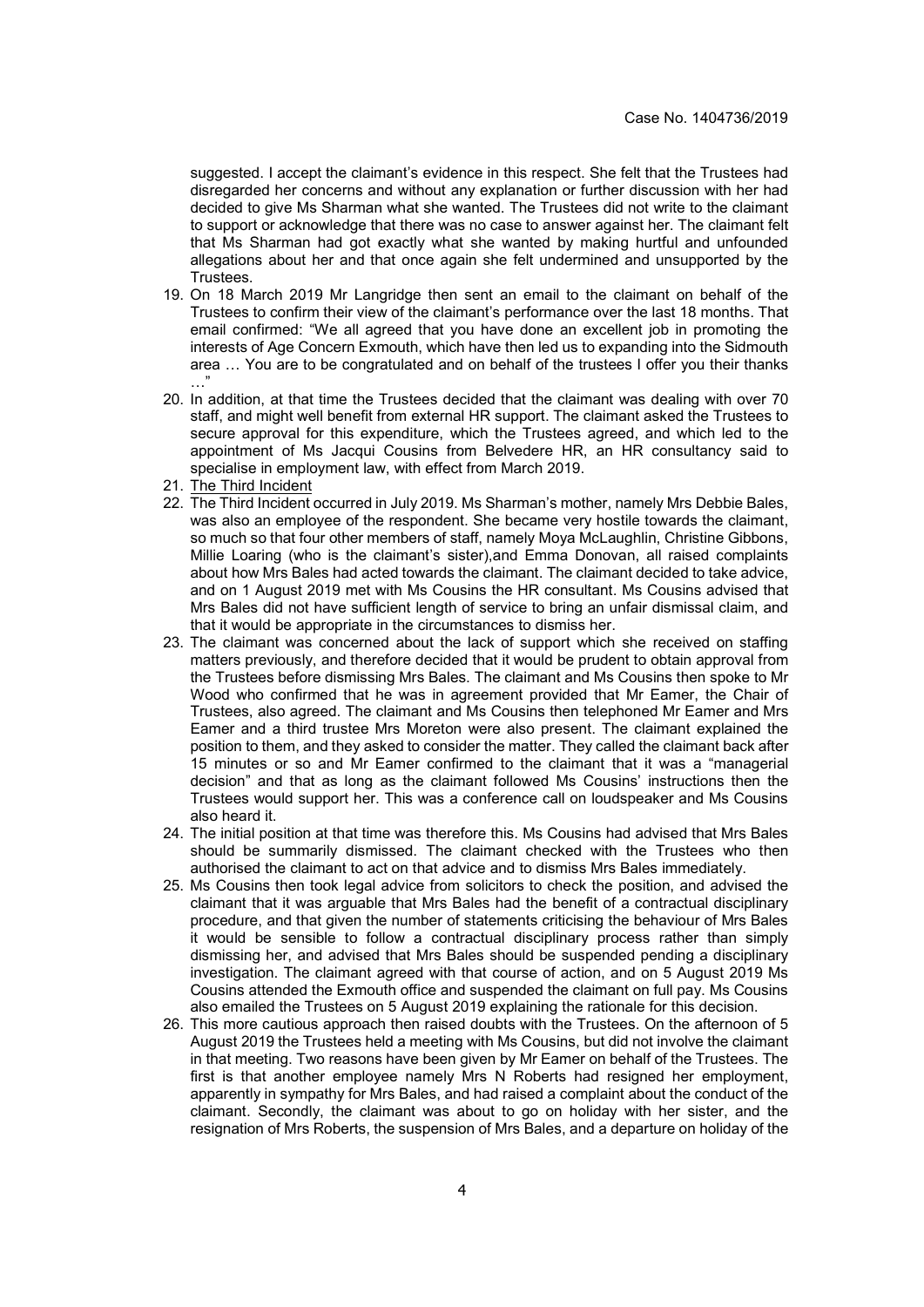claimant and her sister was said to leave the respondent understaffed at managerial level. The claimant disputes this latter point, and I accept her evidence, which the respondent was not in a position to challenge, that she had already clarified to Mr Wood of the Trustees exactly what holiday cover was in place, and reassured him that all would be well in her absence.

- 27. We do not know exactly what happened at the Trustees' meeting with Ms Cousins on the afternoon of 5 August 2019 because the respondent remains in breach of an order by the Tribunal to disclose the minutes of that meeting. In any event, they instructed Ms Cousins to reverse the suspension of Mrs Bales and to reinstate her in her place of work. Ms Cousins subsequently telephoned the claimant to say that she had been instructed to reverse Mrs Bales' suspension and that she was not going to be sacked. She said she was unable to discuss the matter further with the claimant. She then emailed the claimant to confirm that the suspension was lifted and that Mrs Bales would be returning to work.
- 28. The claimant felt very shocked and undermined by this decision. She felt that the Trustees had reneged on their conversation with her just one day before, and had publicly humiliated the claimant in the eyes of the staff who would now witness the suspension of Mrs Bales being overturned and her return to work. The claimant felt that the Trustees had given no thought to her feelings or how her authority and reputation would be undermined by this decision. The claimant also felt that the Trustees had made a decision in a secretive and underhand manner because they had arranged a meeting with Ms Cousins behind her back and had excluded her from involvement in the discussion. The claimant felt that given the previous difficulties with Mrs Bales, it would now be impossible for her to manage any sort of working relationship with her. The claimant felt that Mrs Bales would now consider herself to be "untouchable" and that her already insubordinate behaviour would be bound to deteriorate. The claimant felt that it was impossible for her to continue in her position under these conditions.
- 29. The claimant then emailed the Trustees on 6 August 2019 saying that she had just heard from Ms Cousins what had happened at the meeting and that she needed an urgent meeting with them to discuss her future at Age Concern. She also raised the serious matter that the respondent had apparently been unable to pay her salary on time the previous month. There was no immediate reply. By email to the Trustees on the following day 7 August 2019 the claimant confirmed that she had been signed off work for two weeks with work-related stress. None of the Trustees responded to the claimant in reply to either of her emails dated 6 and 7 August 2019.
- 30. The claimant's resignation
- 31. The claimant was very distressed by the way in which she had been treated, both in terms of the interference by the Trustees in her decision to suspend Mrs Bales, and the failure by any of the Trustees to discuss the matter with her. The behaviour of the Trustees had made her angry, upset and ill. The claimant felt then that she could not continue in her employment and she tended her resignation with immediate effect by letter to the Trustees dated 12 August 2019.
- 32. The claimant's resignation letter was headed: "Notice of Resignation and Grievance" and was a letter which ran to over four pages and which commenced: "Following the events of last week, I hereby tender my resignation with immediate effect. I am disgusted with the way I have been treated, particularly in relation to the lack of trust and lack of support shown by the Trustees when I have had to deal with sensitive staffing issues. You have completely undermined my credibility as CEO, my reputation and my ability to perform my job. In short, you have made my position completely untenable." The letter then went on to give details of her formal grievance and gave details of the Three Incidents mentioned above.
- 33. Mr Eamer acknowledged the claimant's resignation by a short email dated 14 August 2019 which merely stated: "Dear Gill, as requested this is to acknowledge receipt of your email of Monday, 12 August 2019. Regards. George". The respondent did not seek to discuss the matter, or to provide a cooling off period or invite the claimant to reconsider her resignation, and in addition the respondent took no steps to address the claimant's formal grievance.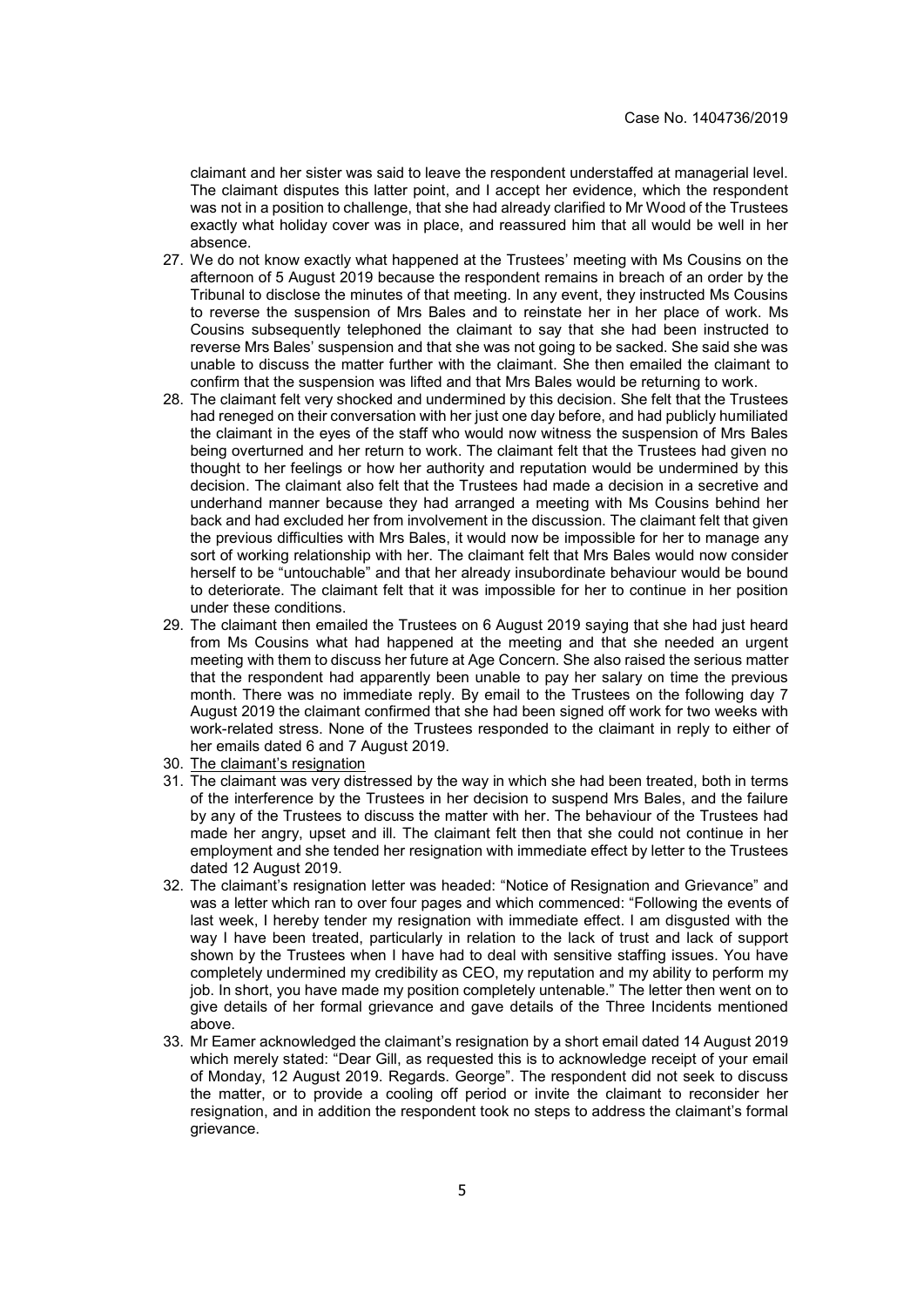- 34. The claimant commenced the Early Conciliation process with ACAS on 4 September 2019 (Day A) and the Early Conciliation Certificate was issued on 30 September 2019 (Day B). The claimant presented her originating application on 25 October 2019.
- 35. In its response to these proceedings the respondent had suggested (in paragraph 6.2.16) that the claimant did not have a conversation with Ms Sharman about owning a car and that the claimant has fabricated the suggestion that Ms Sharman has lied about this, and that there was never any "friction" between them. The respondent also asserts (in paragraphs 6.2.33, 34 and 35) that: "the Trustees feel they were deliberately misled by the claimant … That the above would have ultimately led to an investigation into the claimant's conduct which could have included her being dismissed for failure to follow reasonable management instructions and a wilful dereliction of her duties which could have resulted in the respondent's business being put at substantial risk" … and that if (which is denied) the claimant was constructively dismissed, then "any such dismissal would be fair by reason of the claimant's misconduct". However, the respondent withdrew those allegations this morning and did not pursue them.
- 36. Having established the above facts, I now apply the law.
- 37. The Law:
- 38. Under section 95(1)(c) of the Employment Rights Act 1996 ("the Act"), an employee is dismissed if he terminates the contract under which he is employed (with or without notice) in circumstances in which he is entitled to terminate it without notice by reason of the employer's conduct.
- 39. If the claimant's resignation can be construed to be a dismissal then the issue of the fairness or otherwise of that dismissal is governed by section 98 (4) of the Act which provides "…. the determination of the question whether the dismissal is fair or unfair (having regard to the reason shown by the employer) – (a) depends on whether in the circumstances (including the size and administrative resources of the employer's undertaking) the employer acted reasonably or unreasonably in treating it as a sufficient reason for dismissing the employee, and  $-$  (b) shall be determined in accordance with equity and the substantial merits of the case".
- 40. I have considered the cases of Western Excavating (ECC) Limited v Sharp [1978] IRLR 27 CA; Malik v Bank of Credit and Commerce International SA [1997] IRLR 462 HL; Courtaulds Northern Spinning Ltd v Sibson [1987] ICR 329; Kaur v Leeds Teaching Hospital NHS Trust [2018] EWCA; Omilaju v Waltham Forest London Borough Council [2005] IRLR 35 CA; Woods v WM Car Services (Peterborough) Ltd [1981] ICR 666 CA; Buckland v Bournemouth University Higher Education Corporation [2010] IRLR 445 CA; Tullett Prebon PLC and Ors v BGC Brokers LP and Ors [2011] EWCA Civ 131; Claridge v Daler Rowney [2008] IRLR 672; Sainsbury's Supermarkets Limited v Hitt [2003] IRLR 23 CA; Lewis v Motorworld Garages Ltd [1985] IRLR 465; Nottingham County Council v Meikle [2005] ICR 1 CA; Abbey Cars (West Horndon) Ltd v Ford EAT 0472/07; and Wright v North Ayrshire Council [2014] IRLR 4 EAT; Leeds Dental Team v Rose [2014] IRLR 8 EAT; Hilton v Shiner Ltd - Builders Merchants [2001] IRLR 727 EAT; and Upton-Hansen Architects ("UHA") v Gyftaki UKEAT/0278/18/RN.
- 41. I have also considered section 207A of the Trade Union and Labour Relations (Consolidation) Act 1992, and in particular section 207A(2), (referred to as "s. 207A(2)") and the ACAS Code of Practice 1 on Disciplinary and Grievance Procedures 2009 ("the ACAS Code").
- 42. The best known summary of the applicable test for a claim of constructive unfair dismissal was provided by Lord Denning MR in Western Excavating (ECC) Limited v Sharp [1978] IRLR 27: "If the employer is guilty of conduct which is a significant breach going to the root of the contract of employment; or which shows that the employer no longer intends to be bound by one or more of the essential terms of the contract; then the employee is entitled to treat himself as discharged from any further performance. If he does so, then he terminates the contract by reason of his employer's conduct. He is constructively dismissed. The employee is entitled in these circumstances to leave at the instant without giving any notice at all or, alternatively, he may give notice and say he is leaving at the end of notice. But the conduct must in either case be sufficiently serious to entitle him to leave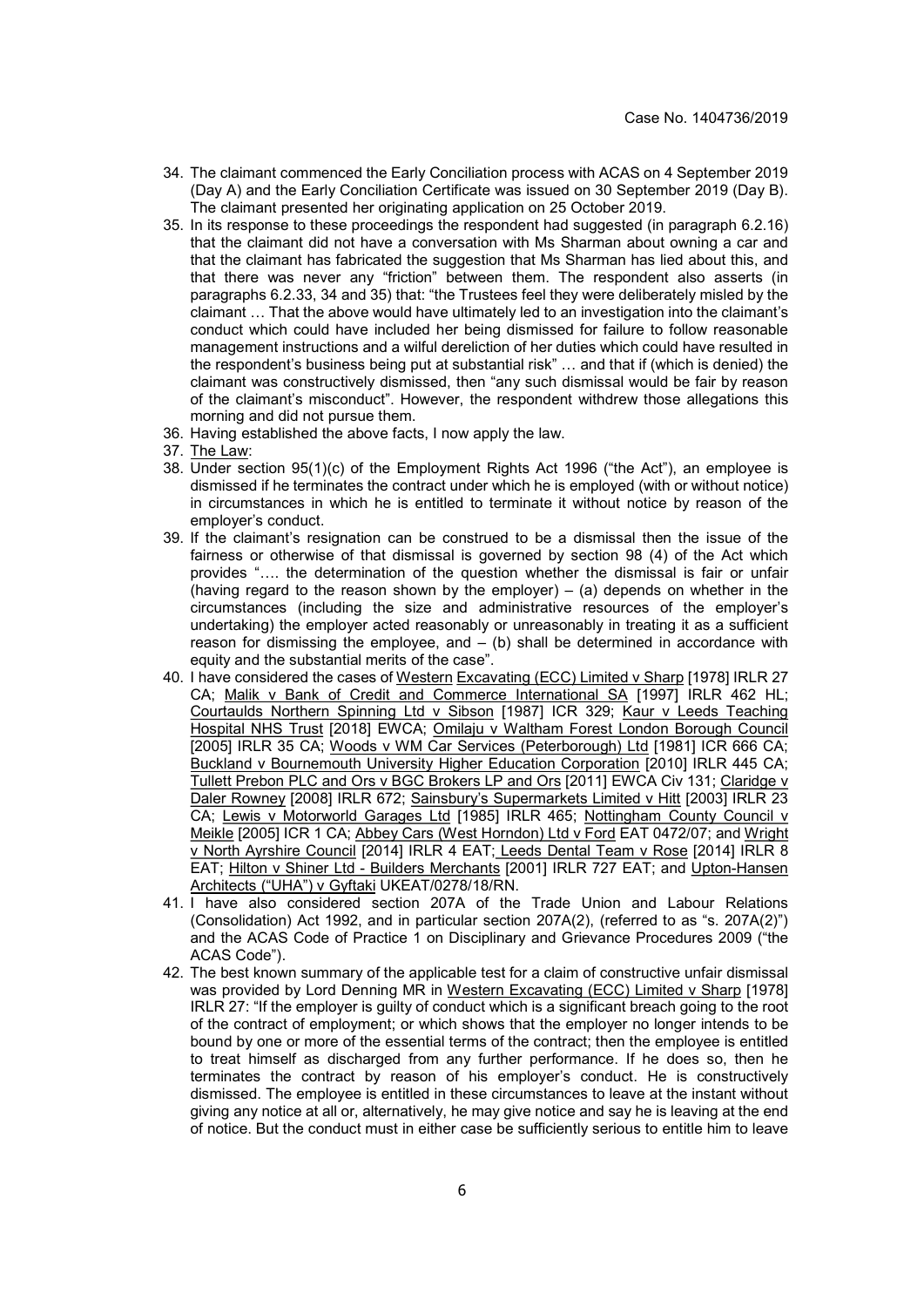at once. Moreover, he must make up his mind soon after the conduct of which he complains: for, if he continues for any length of time without leaving, he will lose his right to treat himself as discharged. He will be regarded as having elected to affirm the contract."

- 43. In Tullett Prebon PLC and Ors v BGC Brokers LP and Ors Maurice Kay LJ endorsed the following legal test at paragraph 20: "… whether, looking at all the circumstances objectively, that is from the perspective of a reasonable person in the position of the innocent party, the contract breaker has clearly shown an intention to abandon and altogether refuse to perform the contract."
- 44. In Courtaulds Northern Spinning Ltd v Sibson it was held that reasonable behaviour on the part of the employer can point evidentially to an absence of significant breach of a fundamental term of the contract. However, if there is such a breach, it is clear from Meikle, Abbey Cars and Wright, that the crucial question is whether the repudiatory breach "played a part in the dismissal" and was "an" effective cause of resignation, rather than being "the" effective cause. In need not be the predominant, principal, major or main cause for the resignation.
- 45. With regard to trust and confidence cases, Dyson LJ summarised the position thus in Omilaju v Waltham Forest London Borough Council [2005] IRLR 35 CA: The following basic propositions of law can be derived from the authorities: 1. The test for constructive dismissal is whether the employer's actions or conduct amounted to a repudiatory breach of the contract of employment: Western Excavating (ECC) Limited v Sharp [1978] 1 QB 761. 2. It is an implied term of any contract of employment that the employer shall not without reasonable and proper cause, conduct itself in a manner calculated or likely to destroy or seriously damage the relationship of confidence and trust between employer and employee: see, for example Malik v Bank of Credit and Commerce International SA [1998] AC 20, 34H – 35D (Lord Nicholls) and 45C – 46E (Lord Steyn). I shall refer to this as "the implied term of trust and confidence". 3. Any breach of the implied term of trust and confidence will amount to a repudiation of the contract, see, for example, per Browne-Wilkinson J in Woods v WM Car Services (Peterborough) Ltd [1981] ICR 666 CA, at 672A; the very essence of the breach of the implied term is that it is calculated or likely to destroy or seriously damage the relationship. 4. The test of whether there has been a breach of the implied term of trust and confidence is objective. As Lord Nicholls said in Malik at page 35C, the conduct relied on as constituting the breach must: "impinge on the relationship in the sense that, looked at objectively, it is likely to destroy or seriously damage the degree of trust and confidence the employee is reasonably entitled to have in his employer".
- 46. This has been reaffirmed in Buckland v Bournemouth University Higher Education Corporation [2010] IRLR 445 CA, in which the applicable test was explained as: (i) in determining whether or not the employer is in fundamental breach of the implied term of trust and confidence the unvarnished Malik test should be applied; (ii) If, applying Sharp principles, acceptance of that breach entitled the employee to leave, he has been constructively dismissed; (iii) It is open to the employer to show that such dismissal was for a potentially fair reason; (iv) If he does so, it will then be for the employment tribunal to decide whether the dismissal for that reason, both substantively and procedurally (see Sainsbury's Supermarkets Ltd v Hitt [2003] IRLR 23 CA) fell within the range of reasonable responses and was fair."
- 47. The same authorities also repeat that unreasonable conduct alone is not enough to amount to a constructive dismissal (Claridge v Daler Rowney [2008] IRLR 672); and that if an employee is relying on a series of acts then the tribunal must be satisfied that the series of acts taken together cumulatively amount to a breach of the implied term (Lewis v Motorworld Garages Ltd [1985] IRLR 465). In addition, if relying on a series of acts the claimant must point to the final act which must be shown to have contributed or added something to the earlier series of acts which is said, taken as a whole, to have broken the contract of employment (Omilaju v Waltham Forest London Borough Council [2005] IRLR 35 CA).
- 48. The judgment of Dyson LJ in Omilaju has recently been endorsed by Underhill LJ in Kaur v Leeds Teaching Hospital NHS Trust. Having reviewed the case law on the "last straw" doctrine, the Court concluded that an employee who is the victim of a continuing cumulative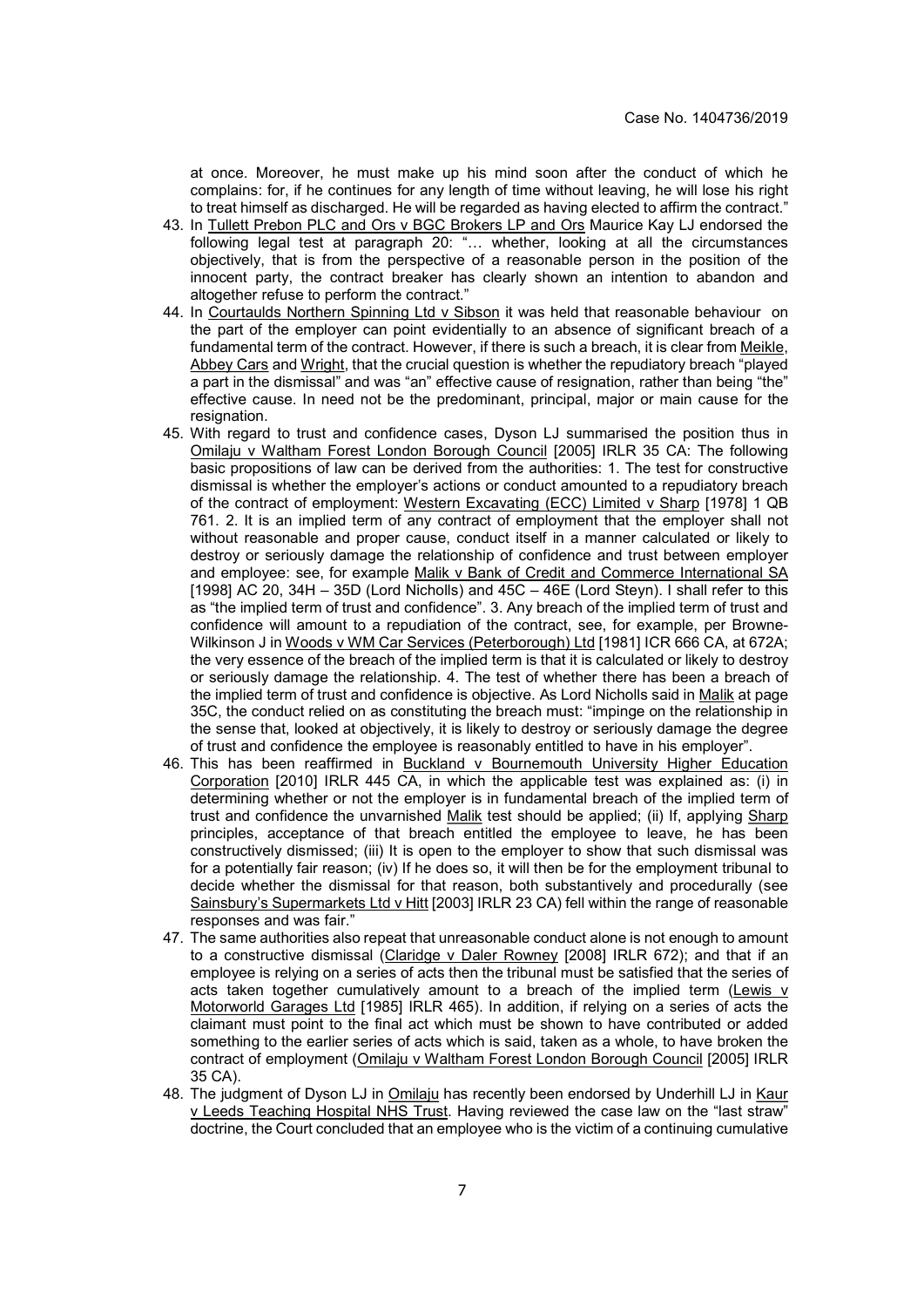breach of contract is entitled to rely on the totality of the employer's acts notwithstanding a prior affirmation by the employee.

- 49. In addition, it is clear from Leeds Dental Team v Rose that whether or not behaviour is said to be calculated or likely to destroy or seriously damage the trust and confidence between the parties is to be objectively assessed, and does not turn on the subjective view of the employee. In addition, it is also clear from Hilton v Shiner Ltd - Builders Merchants that even where there is conduct which objectively could be said to be calculated or likely to destroy or seriously damage the trust and confidence between the parties, if there is reasonable and proper cause for the same then there is no fundamental breach of contract.
- 50. As re-emphasised by the EAT in the decision of Upton-Hansen Architects ("UHA") v Gyftaki, it is for the employer to advance in pleadings, assert in evidence, and prove a potentially fair reason for the dismissal, and a failure to do so may preclude them from a defence to a claim of constructive dismissal.
- 51. Decision:
- 52. The respondent has not addressed either of the First Incident or the Second Incident in its evidence. I accept the claimant's evidence that in connection with the First Incident she felt unsupported and untrusted, but thought the matter was resolved. Her disappointment was compounded when the matter was subsequently raised by Mr Wood again on 31 January 2019. I also accept the claimant's evidence in connection with the Second Incident that she felt disappointed and undermined at the decision of the Trustees to overrule and reverse her decision that Ms Sharman should only receive SSP rather than her full pay during any period of sickness. In my judgment the claimant was entitled to feel that the Trustees had interfered in staff management issues which were clearly within her remit, and that she was not supported and effectively undermined in a managerial position by their actions.
- 53. With regard to the Third Incident, in my judgment the claimant was also entitled to feel unsupported and undermined by the Trustees. The respondent seeks to argue that they did not undermine the claimant because the only thing they reversed was a decision to suspend Mrs Bales. However, this seems unsupportable. In the first place they previously agreed to dismiss Mrs Bales and it seems bizarre to suggest that they had to overturn a suspension because it was not agreed when they had already agreed Mrs Bales' summary dismissal. Secondly, by overturning the suspension, they effectively allowed Mrs Bales to assume the position of the main accuser against the claimant. This was at a time when they had failed to respond to the claimant's clear request for an urgent meeting.
- 54. There was a clear course of conduct by the Trustees throughout the Three Incidents. In each case they assumed the claimant's remit of responsibility for the management of staff issues, and took a course of action which was contrary to that adopted by the claimant, and as a result undermined her managerial position as CEO. Immediately following the Third Incident the claimant asked all Trustees for an urgent meeting to discuss her future. They failed to respond to this request. Subsequently she became too ill to continue as a result of work-related stress and there was no attempt by the Trustees to discuss or explore the position further with her.
- 55. The Trustees now assert that they had to take action to revoke Mrs Bales' suspension because of concerns over holiday cover, but I accept the claimant's evidence that this had already been explained and approved by Mr Wood. Their secondary assertion that the suspension had to be revoked because it was somehow unsafe or a litigation risk seems far-fetched when they had earlier approved Mrs Bales summary dismissal.
- 56. Even when the claimant resigned, there was no attempt to dissuade her from resigning or to explore the reasons for that decision, and her formal grievance was ignored.
- 57. In my judgment at the time of the Third Incident and the claimant's resignation the respondent was in fundamental breach of contract in respect of the implied term that an employer will not without reasonable cause act in a way which is calculated or likely to destroy or seriously damage the trust and confidence between employer and employee. There was both a cumulative breach in respect of the combination of the First, Second and Third incidents, and in any event a fundamental breach at the time of the claimant's resignation, particularly the Trustees' failure to acknowledge or act upon a request from their own CEO for an urgent meeting to discuss her future. In my judgment the claimant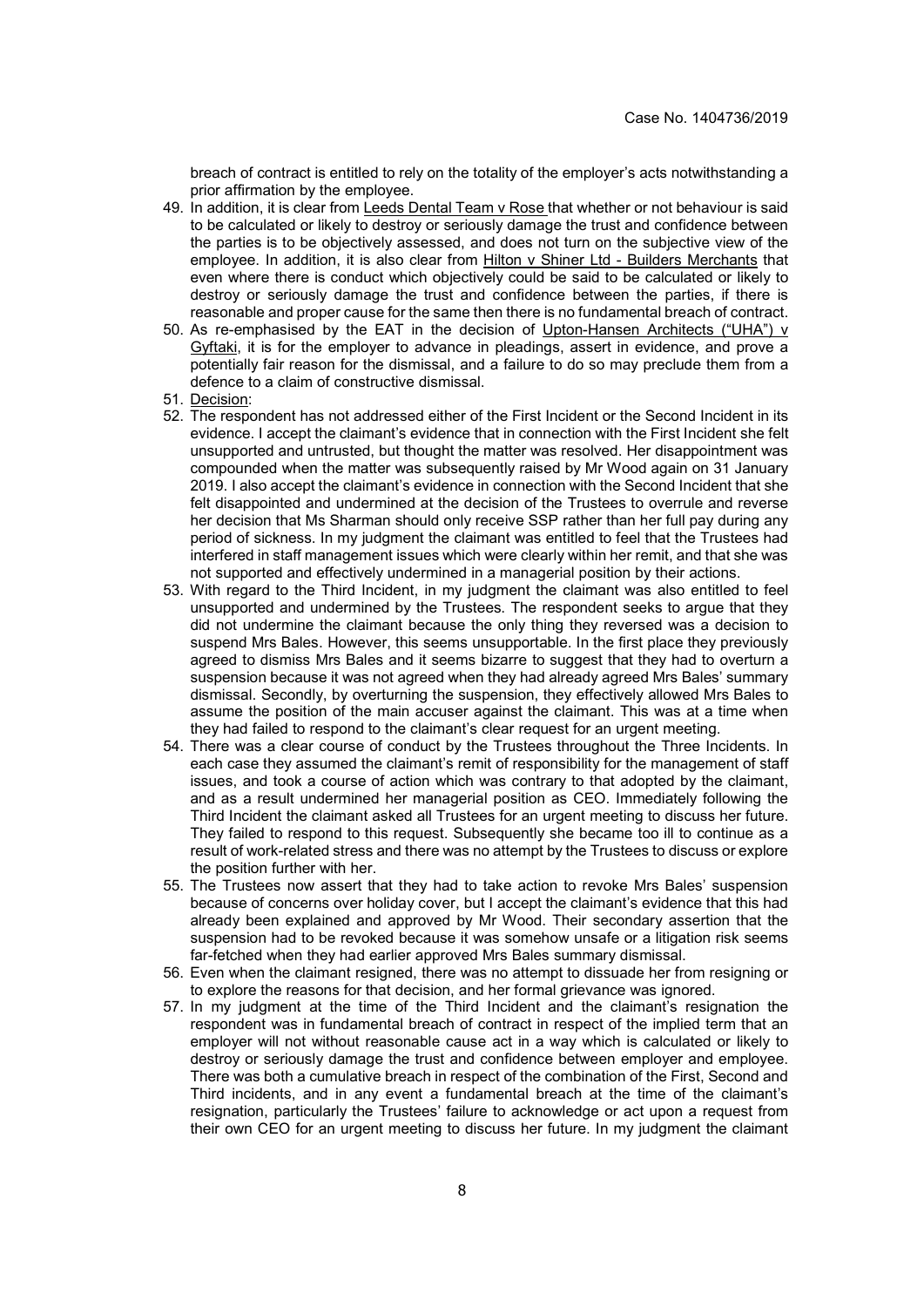does not have to rely on an argument that the Third Incident was somehow the last straw in a course of conduct which on its own was not a fundamental breach of contract, but taking cumulatively with previous behaviour, can be said to be such a fundamental breach. In my judgement the action of the Trustees of the time of the Third Incident in overruling the suspension of Mrs Bales, undermining the claimant's managerial authority and position; and ignoring a request for an urgent meeting to discuss the matter which of itself amounts to a fundamental breach of the implied term of trust and confidence.

- 58. The claimant clearly resigned in response to that breach. It is clear from Meikle, Abbey Cars and Wright, that the crucial question is whether the repudiatory breach "played a part in the dismissal" and was "an" effective cause of resignation, rather than being "the" effective cause. It need not be the predominant, principal, major or main cause for the resignation. I find that the fundamental breach of contract by the Trustees not only played a part in the dismissal and was an effective cause of the resignation but actually was the predominant principal and major cause of the claimant's resignation.
- 59. Given that the claimant resigned in response to this repudiatory breach of contract I find that the claimant's resignation is to be construed as her dismissal, and that she was constructively dismissed on 12 August 2019.
- 60. The respondent originally sought to argue that if there had been a constructive dismissal, then the reason for the dismissal was the claimant's misconduct. No evidence been adduced in support of this contention, which in any event no longer seems to be pursued. Applying Upton-Hansen Architects, it is for the employer to advance in pleadings, assert in evidence, and prove a potentially fair reason for the dismissal, and a failure to do so may preclude them from a defence to a claim of constructive dismissal. The respondent has not discharged this burden in this case, and there was no potentially fair reason for the claimant's dismissal.
- 61. I therefore find that the claimant was unfairly dismissed.
- 62. Remedy:
- 63. The claimant does not seek reinstatement or re-engagement. I award compensation consisting of a basic award and a compensatory award.
- 64. The claimant had four years' service between 1 September 2014 and 12 August 2019 and was aged 55 at the effective date of termination of her employment. Her gross salary was £35,000 per annum, which is £2,916.67 gross per month. Her net salary was £2,278.00 per month, which is £525.17 per week. The basic award is 4 x 1.5 x £525.00 (the maximum applicable gross weekly pay) which is £3,150.00.
- 65. With regard to the compensatory award, I first award £400.00 for loss of statutory rights. With regard to loss of earnings, the claimant seeks 57.5 weeks loss of earnings of £525.70 per week net from the date of dismissal on 12 August 2019 until the date of this hearing on 21 September 2020. This is a sum of £30,227.75. However, the claimant was able to obtain alternative employment with effect from 1 November 2019 albeit at the lower rate of £299.10 per week net. She suffered 21 weeks loss at this rate between 1 November 2019 and 31 March 2020 (£6,281.10) before being placed on furlough leave for 13 weeks between 1 April 2020 and 30 June 2020 during which time she received £259.18 per week net (£3,369.34). She was then reinstated to her former salary of £299.10 per week net for 11.5 weeks from 1 July 2019 until 21 September 2020 (£3,439.65). Allowing for these sums earned in mitigation, the claimant has suffered net loss of £17,137.66 from her dismissal until today's hearing.
- 66. The claimant also claims six months' future loss of net salary in the sum of £13,668.00, less estimated future mitigation of alternative earnings for six months in the sum of £1,296.13 per month (£7,776.78) which is ongoing future loss of £5,891.22.
- 67. The claimant has sought an uplift 25% in respect of a breach of the ACAS Code of Practice in that the respondent failed to process her formal grievance. However, the claimant has only brought a claim for unfair dismissal, and the request for a formal grievance was only made after the claimant had resigned and been constructively dismissed. In my judgment therefore, the provisions of section 207A do not apply but it cannot be said of the respondents failed to comply with the Code in relation to the claimant's dismissal.